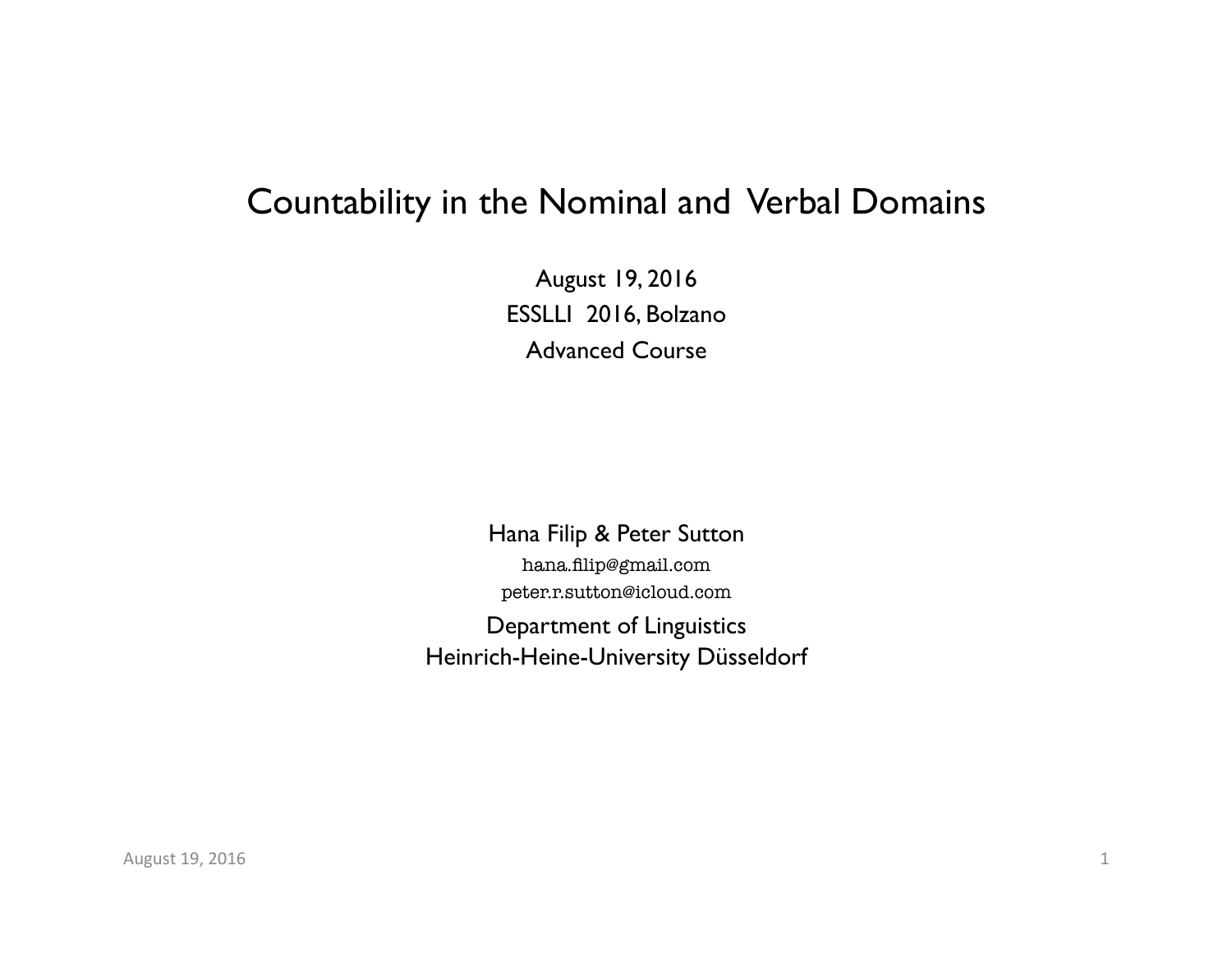## Summary: Krifka's mereological approach to predicates of objects and eventualities

• Generally, the quantitative criterion of application for predicates ('what is ONE in their denotation') is represented by means of extensive measure functions, which are applied to cumulative predicates and yield quantized predicates specifying the measure of one entity.

Various extensive measure functions are defined on a single domain, of objects or eventualities, each structured by a complete join semi-lattice which is undetermined with respect to atomicity.

- COUNT noun denotations: Extensive measure functions (*a bowl of, a pound of, 10 cm)* can be directly applied to the partial order of objects, because their part structure is monotonic to one of their measurable dimensions like volume, extent (see Schwarzschild 2002, 2006 for monotonicity).
- EVENT (or TELIC) denotations: Extensive measure functions (*for an hour, three miles)* cannot be directly applied to the partial order of eventualities, because they have no measurable dimensions.

Languages parametrically vary in the grammaticalization sources of extensive measure functions that derive the meanings of quantized predicated, or EVENT predicates (Bach's term):

- nominal arguments, often linked to the Incremental Theme role (both DO and subject);
- verbs that are grammatically perfective, or conceptualized as 'momentaneous events'.
- CONSEQUENCE: The distinction between PROCESS and EVENT predicates (i.e., the categorization of verbal predicates into aspectual classes) concerns the ways in which the grammar allows us to individuate events (also Filip 2001 and elsewhere, Rothstein 2004)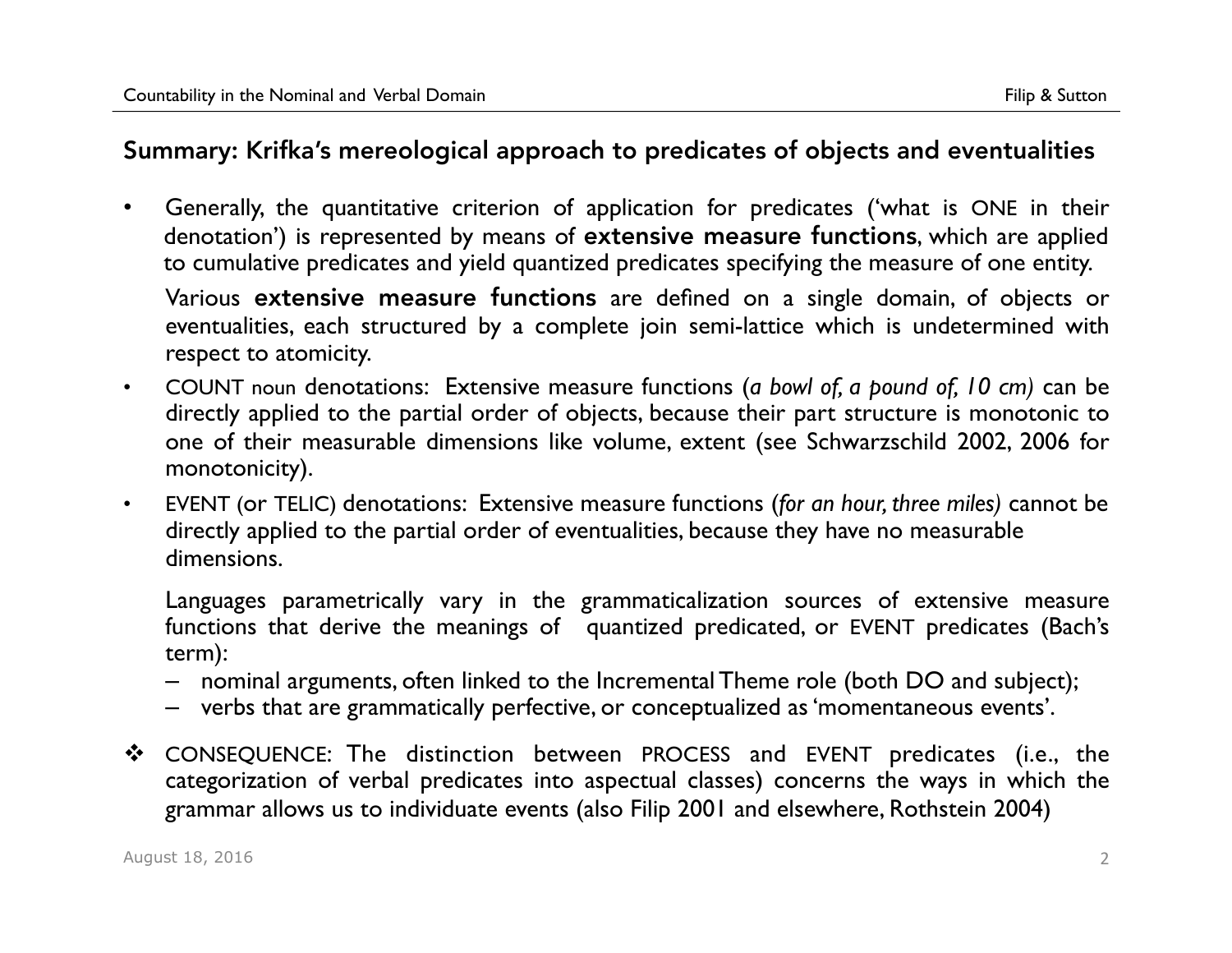## Some challenges for a mereological approach to event individuation (Krifka 1986, 1992, 1998)

## Quantization and its role in aspectual composition: Two quantization puzzles

- The puzzle of *fences*, *twigs, sequences,* and *quantities of milk* revisited: Non-quantized Incremental Theme arguments generate quantized VP's
- The puzzle of non-quantized perfective verbs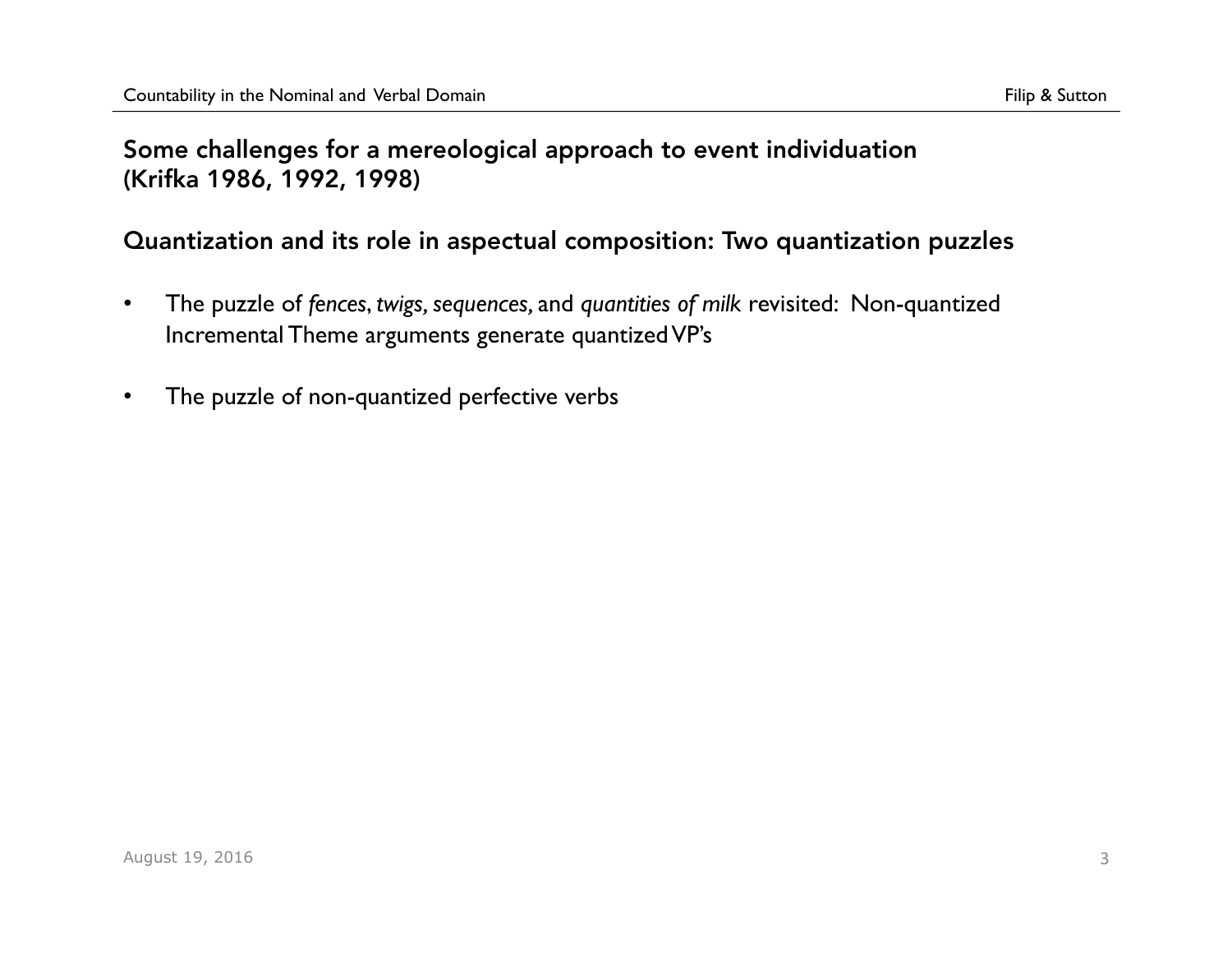## QUANTIZATION PUZZLE 1: English aspectual composition

- The puzzle of *fences*, *twigs, sequences,* and *quantities of milk* (see also Rothstein 2010):
- They failed to be quantized, but when used as Incremental Theme arguments, they generate quantized VP's:
- (1) John wrote a letter ?for ten minutes / in ten minutes. Zucchi&White 1996
- (2) John wrote a sequence of numbers ?for ten minutes / in ten minutes.
- Suppose we have a sequence of numbers  $1 \ 2 \ 3 \ 4$ , then  $\llbracket a$  sequence of numbers $\rrbracket = \{ < 1, 2, 3 \}$ , <2, 3, 4>, <2, 3>, …}. I.e., the sequence *1 2 3 4* has the sequence *1 2 3*, the sequence *2 3 4* and *2 3* as its proper part.

1 2 3 4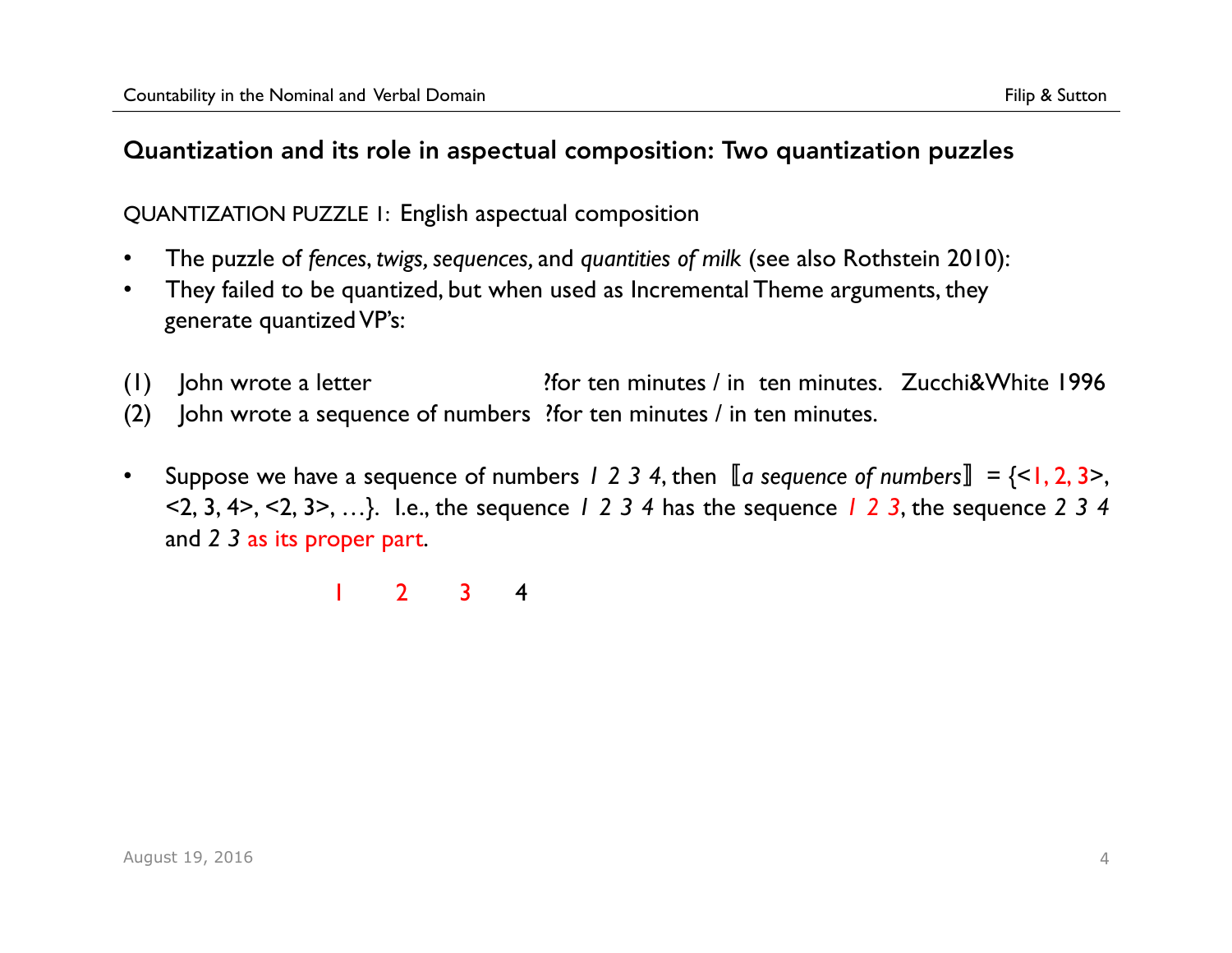## QUANTIZATION PUZZLE 1: English aspectual composition

- The puzzle of *fences*, *twigs, sequences,* and *quantities of milk* (see also Rothstein 2010):
- They failed to be quantized, but when used as Incremental Theme arguments, they generate quantized VP's:
- (1) John wrote a letter ?for ten minutes / in ten minutes. Zucchi&White 1996
- (2) John wrote a sequence of numbers ?for ten minutes / in ten minutes.
- Suppose we have a sequence of numbers  $1 \ 2 \ 3 \ 4$ , then  $\llbracket a$  sequence of numbers $\rrbracket = \{ < 1, 2, 3 \}$ , <2, 3, 4>, <2, 3>, …}. I.e., the sequence *1 2 3 4* has the sequence *1 2 3*, the sequence *2 3 4* and *2 3* as its proper part.

1 2 3 4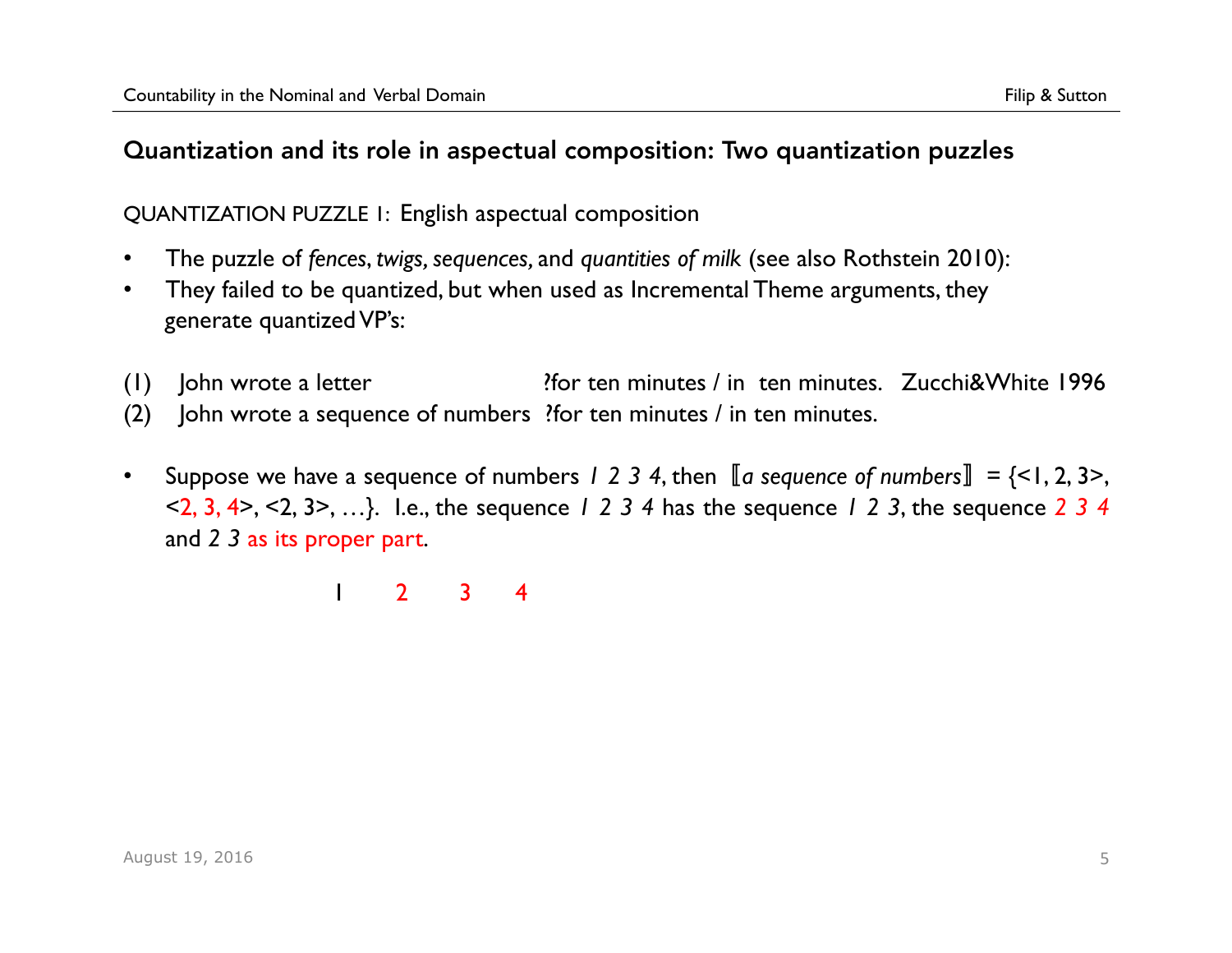## QUANTIZATION PUZZLE 1: English aspectual composition

- The puzzle of *fences*, *twigs, sequences,* and *quantities of milk* (see also Rothstein 2010):
- They failed to be quantized, but when used as Incremental Theme arguments, they generate quantized VP's:
- (1) John wrote a letter ?for ten minutes / in ten minutes. Zucchi&White 1996
- (2) John wrote a sequence of numbers ?for ten minutes / in ten minutes.
- Suppose we have a sequence of numbers  $1 \ 2 \ 3 \ 4$ , then  $\llbracket a$  sequence of numbers $\rrbracket = \{ < 1, 2, 3 \}$ , <2, 3, 4>, <2, 3>, …}. I.e., the sequence *1 2 3 4* has the sequence *1 2 3*, the sequence *2 3 4* and *2 3* as its proper part.

1 2 3 4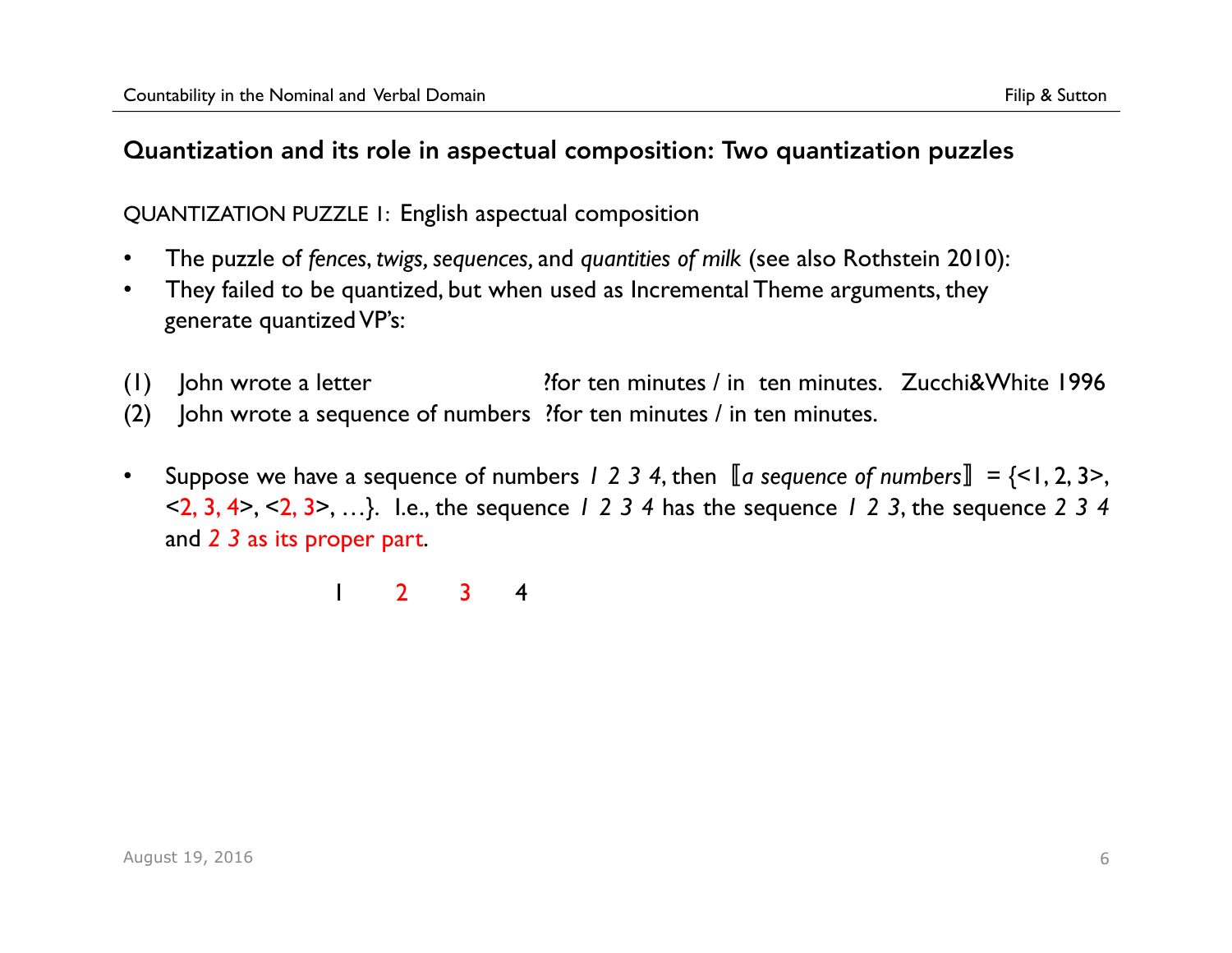#### QUANTIZATION PUZZLE 1: English aspectual composition

Non-quantized Incremental Theme arguments generate quantized (telic) VP's

- (1) John wrote a letter ?for ten minutes / in ten minutes. Zucchi&White 1996
- (2) John wrote a sequence of numbers ?for ten minutes / in ten minutes.
- Since there are members of the extension of *a sequence of numbers* having proper parts which are also members of the extension of *a sequence of numbers*, the predicate *is a sequence of numbers* cannot be quantized, according to Krifka's definition.
- Consequently, events of writing a sequence of numbers may have proper parts that are also events of writing a sequence of numbers.
- Yet, *a sequence of numbers* interacts with the interval *in-*adverbial *in ten minutes* in the same way as the uncontroversially quantized NP *a letter* does, which would suggest that it also ought to be quantized.
- (3) Mary ate only a small quantity of porridge ? For ten minutes / in ten minutes.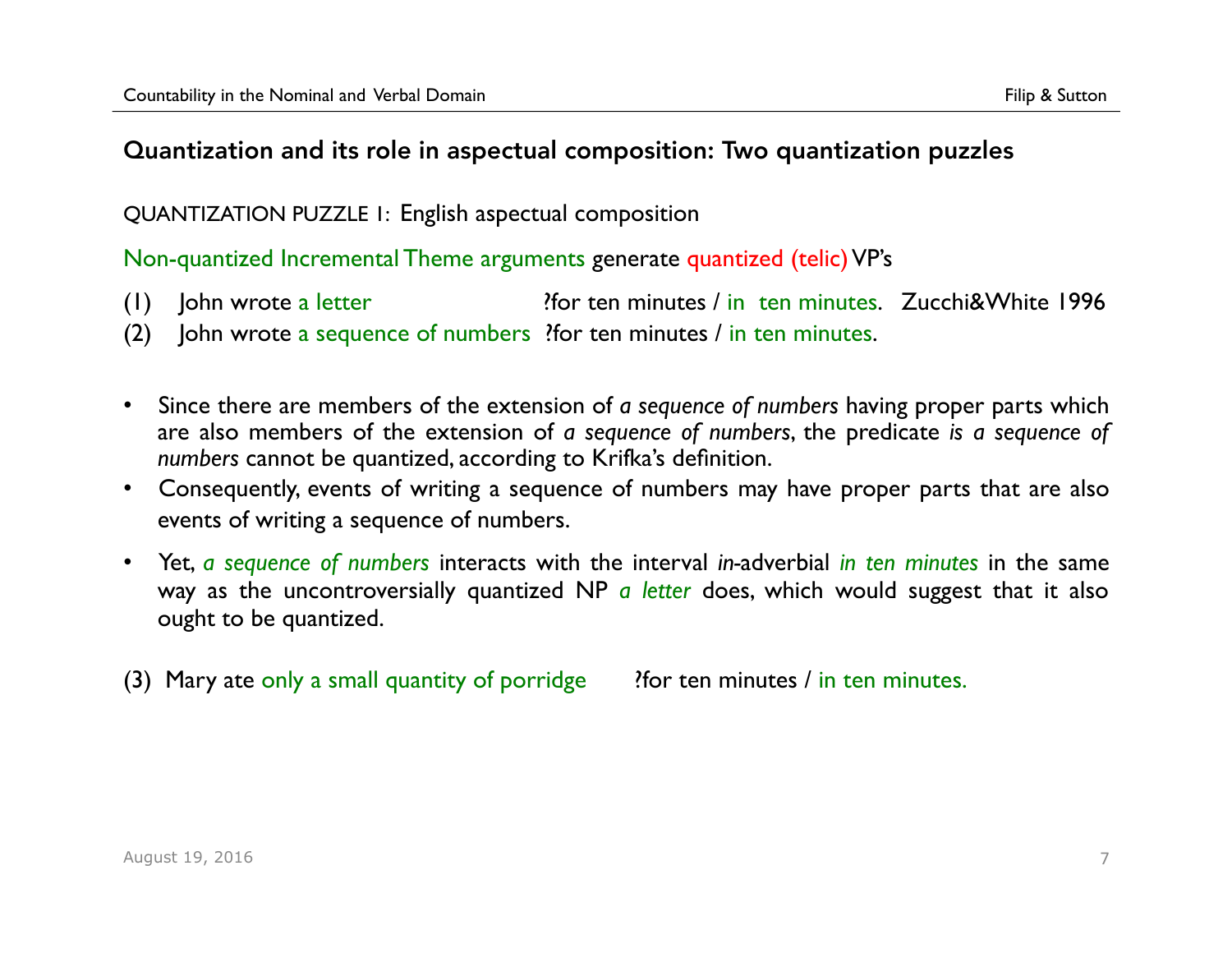Problem: There are NPs/DPs that fail to be quantized, when analyzed in isolation as predicates, but behave like quantized predicates with respect to the diagnostic temporal adverbials that test for quantized (telic) predicates:

- singular count nouns like *a fence, a ribbon, a wall, a twig, a sequence, ...*
- nonstandard vague measures of amount like *a (large/small) quantity*, *a (large/small) piece, a (long/ short) distance* (cf. Cartwright 1975, Lønning 1987)
- DP's with vague determiner quantifiers like *many, a lot, (a) few*, *some* and *most*
- NP's with cardinal numericals combined with *at least / at most*
- NP's with the possessive pronouns combined with mass and bare plural CN's: *my water, my books*; also to a certain extent NP's with the definite article *the* combined with mass and bare plural CN's: *the water, the books.*

See Partee p.c. to Krifka, L. Carlson 1981, Mittwoch 1988, Dahl 1991, Moltmann 1991, White 1994, Zucchi and White 1996, 2001.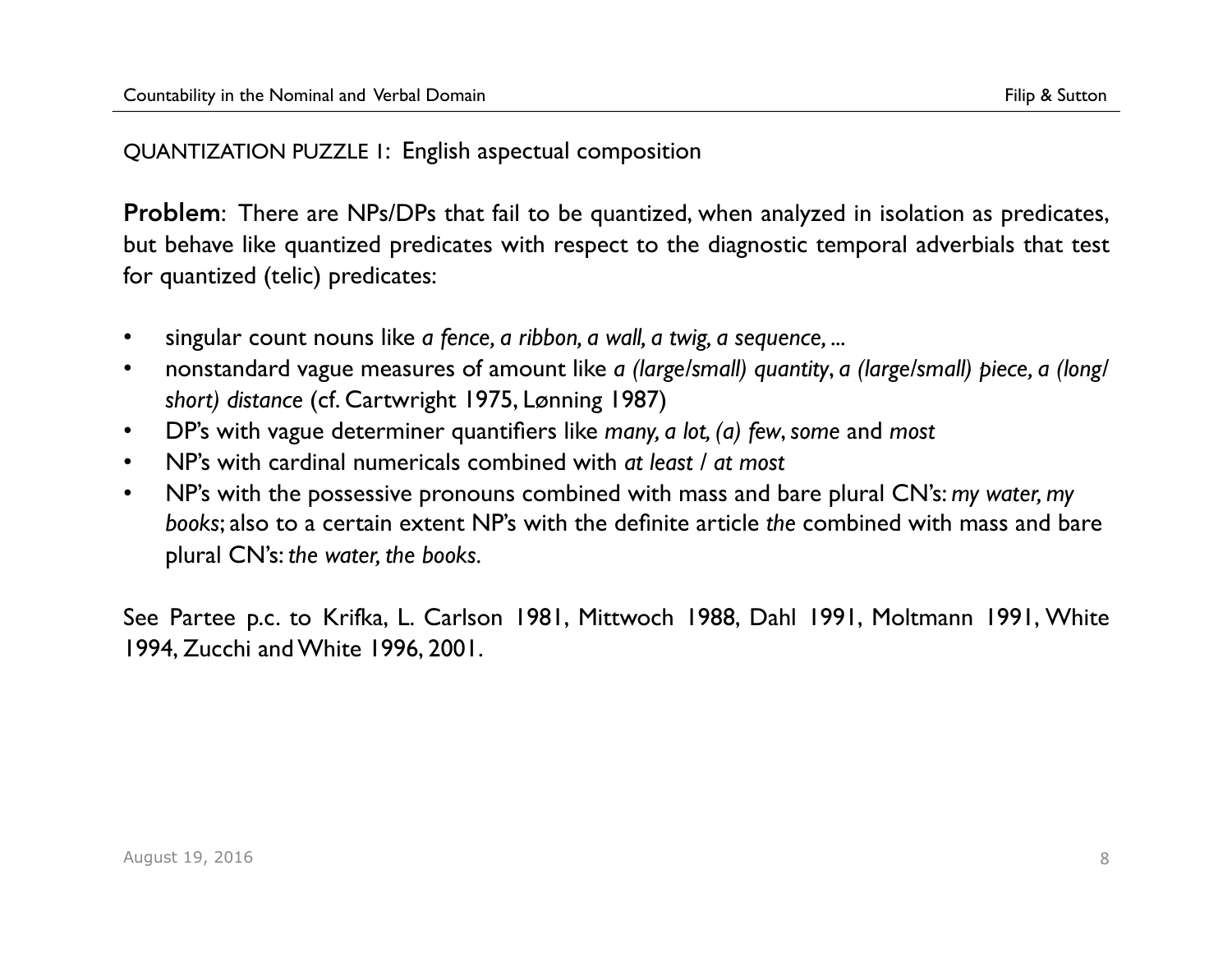Scope: Krifka (1998)

(1) a. Mary wrote something in 10 minutes.  $[=(60a-c),$  Krifka 1998]

- b. Mary ate more than three apples in an hour.
- c. Mary ate a quantity of porridge in an hour.
- The Incremental Theme arguments, which are not quantized, are quantificational indefinite NPs.

"quantificational indefinites must have wide scope over the verb phrase and its modifiers": e.g., "*x* were more than three apples, Mary ate *x* in an hour".

• Why cannot the *in* α-time modifier take wide scope wrt a quantificational indefinite DO-NP? "[T]he sentence forces a wide-scope reading [for the quantificational indefinite] because only this meets the conditions for interval [*in* α-time, HF] adverbials" (Krifka 1998).

• Why cannot the measure *for* α-time modifier take wide scope wrt a quantificational indefinite DO-NP? I.e., why cannot the sentence enforce a narrow-scope reading for the quantificational indefinite DO-NP in ?*Mary ate a quantity of porridge for an hour*? Pragmatic motivation: A competition between a quantificational indefinite like *a quantity of porridge* that may take a wide scope with respect to other scope taking expressions and a bare mass NP like *porridge*, which can only take the narrow scope with respect to all other scope taking expressions. The speaker could have chosen *porridge* to express more or less the same idea; the choice of *a quantity of porridge* means that the speaker wants to give it a wide scope.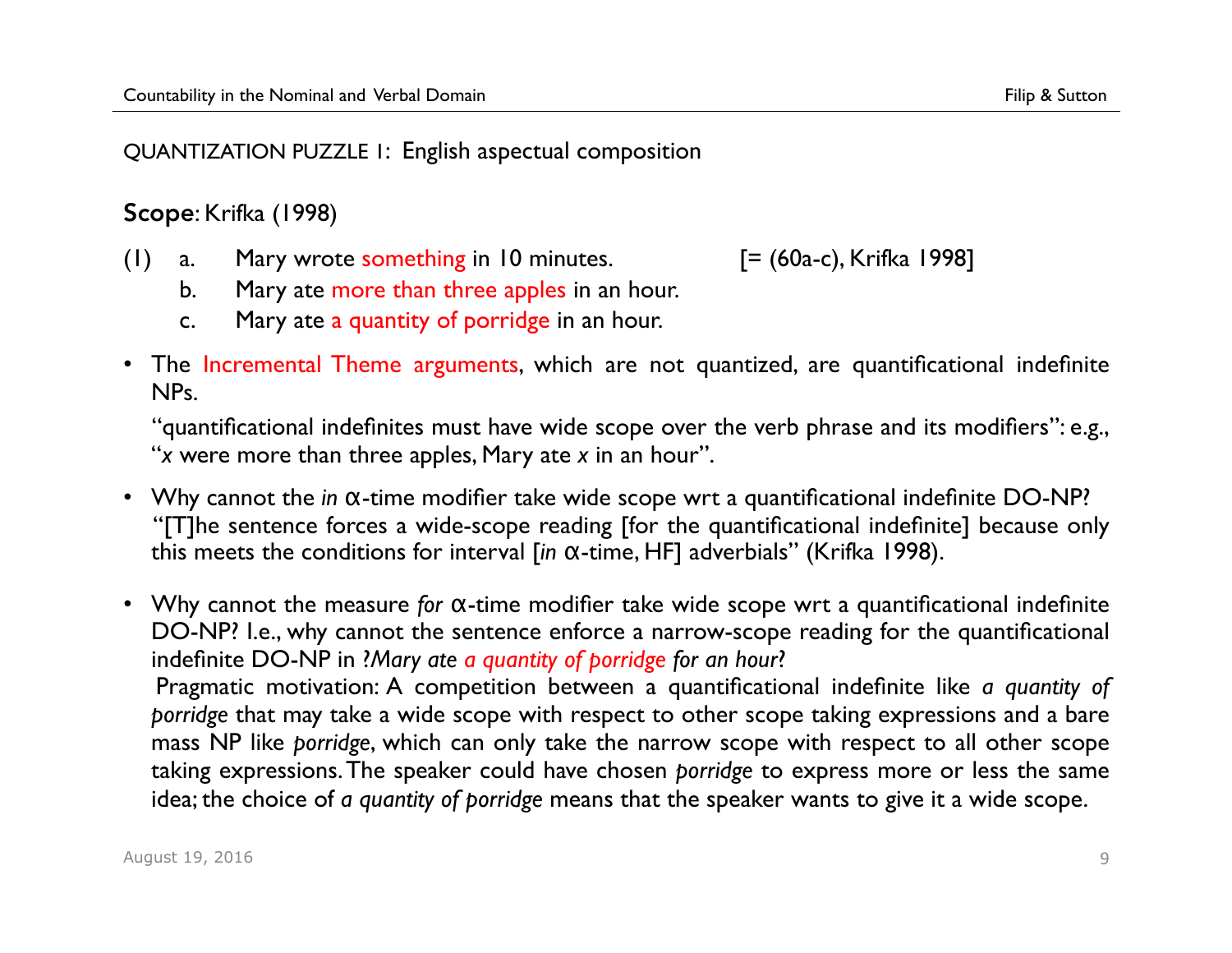Maximal participant: White & Zucchi (1996), Zucchi & White (2001)

- Rejection of Krifka's (1998) scope solution:
- (1) a. Every guest ate some muffins. some muffins > every guest
	- b. Every guest ate muffins. every guest > muffins

Problem: According to Krifka (1998), *some muffins* in (1a) should take wide scope with respect to the universal quantifier, and the odd reading that every guest ate the same muffins. We should expect this, given that there is a bare plural term muffins, as in (1b), to convey the narrow scope reading: Every guest ate muffins, but not necessarily the same ones.

- Maximal Participant:  $\forall x$ [Max(P, x)  $\leftrightarrow$  P(x)  $\land$  ¬  $\exists y$ [P(y)  $\land$  x < y]] In words: an individual is a maximal P iff it is P and it is not a proper part of another P.
- (2)  $\parallel$  *write a sequence* $\parallel$  =

λyλe∃x[write'(e) ∧ Ag(y, e) ∧ Pat (x, e) ∧ Max (λz∃e'[write'(e') ∧ Ag(y, e') ∧ Pat(z, e') ∧ sequence'(z)  $\land$  T(e')  $\leq$  t<sub>R</sub>], x)] In words: an event of writing a sequence is a writing event whose patient is maximal among

the individuals that are in the denotation of *sequence written at the time*  $t<sub>R</sub>$ . (Maximization built into a DP, treated as a generalized quantifier in so far as it takes the complex verbal predicate as an argument).

Assuming that the object role of *write* has the property of mapping to objects, a proper part of any such event cannot be an event of writing a maximal sequence written at t<sub>*R*</sub>.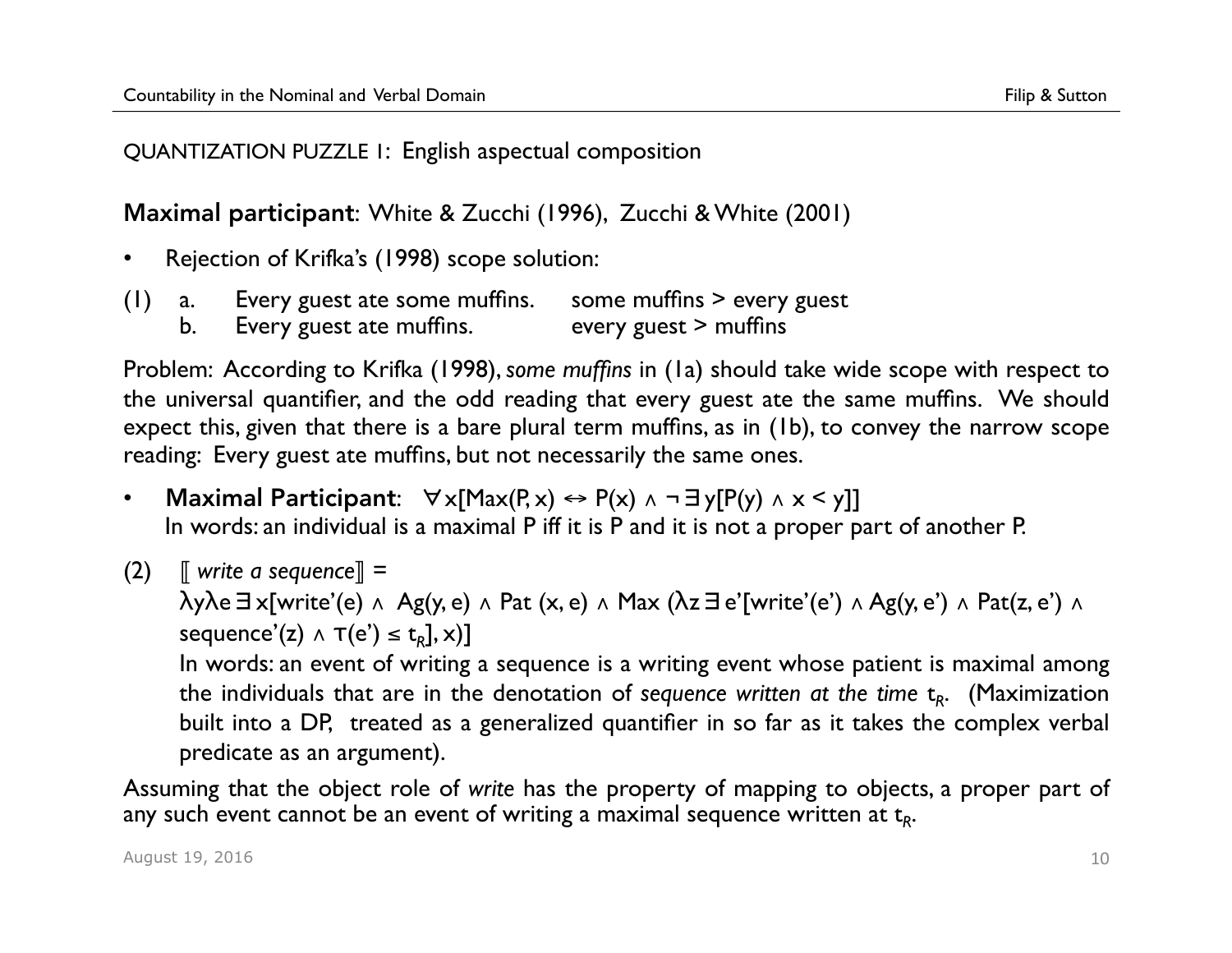Maximal participant: White & Zucchi (1996), Zucchi & White (2001)

Problem (see Rothstein 2004: 152-154):

- The Maximal Participant account overgeneralizes, because the maximization is built into the denotation of DPs.
- This incorrectly predicts that such DPs will enforce a quantized (telic) interpretation for predicates that are not quantized:
- (3) a. John has owned *more than half the houses* on this street for  $[ = (9), p.153]$  the last five years, and he is adding to his property every few months.
	- b. I carried *at least two children* around on this bicycle for ten years.
	- c. The emperor has ruled *fewer than 5 countries* for the last ten years.

(3c) is true if there have been fewer than 5 countries ruled by the emperor at all points in the last ten years, but does not require that it be the same maximal set of fewer than 5 countries, which is what the Maximal Participant account requires.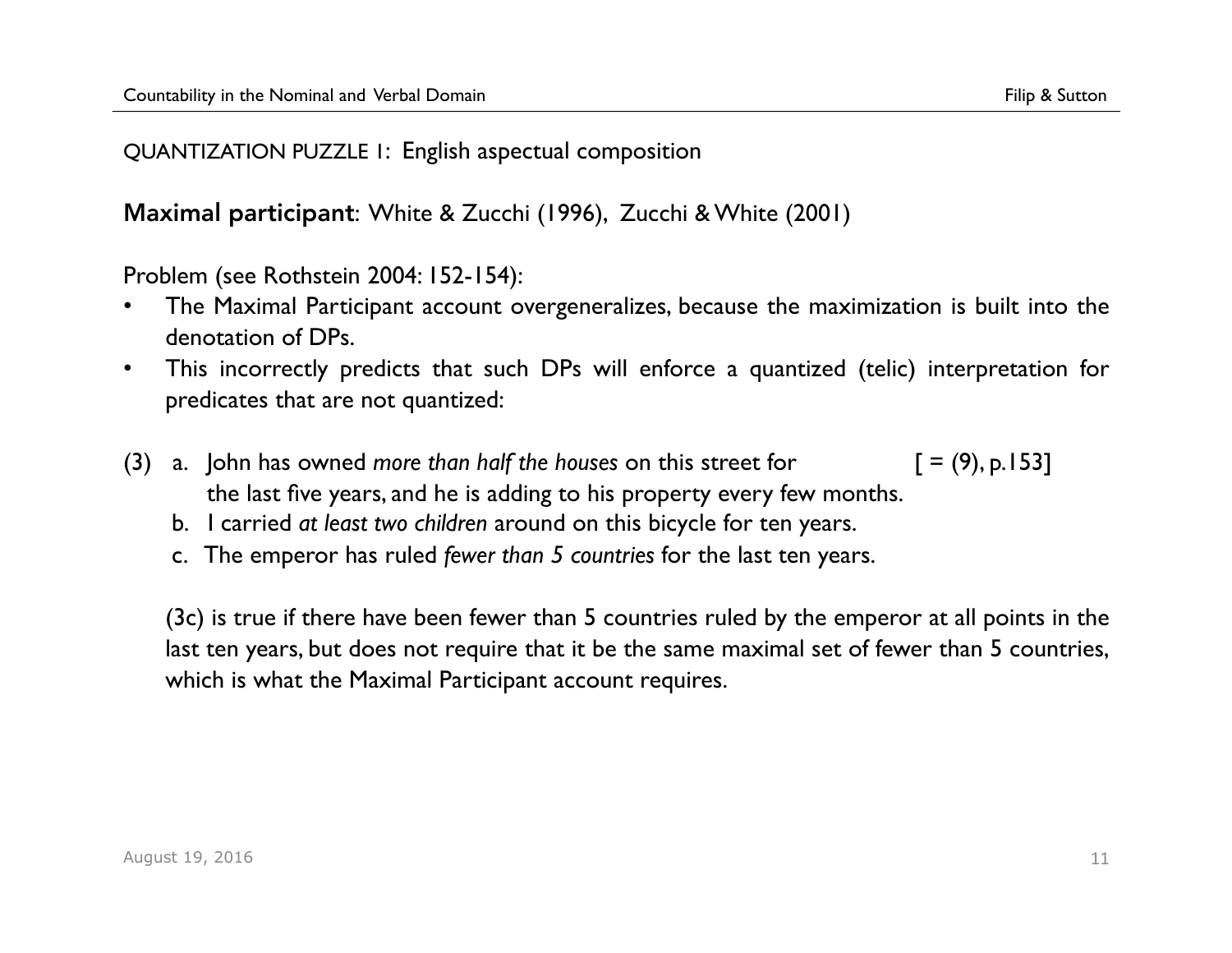## Maximal event: Filip & Rothstein (2005), Filip (2008)

The maximization is not built into the denotation of a DP, contrary to Zucchi & White (2001). Instead, it is introduced at the VP (or IP) level by the Maximization Operator  $MAX_E$  over events.

• The *maximization operator MAX*<sub>E</sub> is a monadic operator, such that  $\mathsf{MAX}_E(\Sigma) \subset \Sigma$ , which maps sets of partially ordered events  $\sum$  onto sets of maximal events  $MAX_F(\sum)$ .

*MAX(P)(e)*, *e* is a maximal separated event of type *P* if *P(e)*, and for all *e'* with *P(e')* and *e<e'*, it holds that every *e''* (with *e''<e'* and ¬*e*⊗*e''*) is not adjacent to *e*.

- MAX<sub>F</sub> adds the requirement to pick (at a given situation) the most developed (unique) event stage of the various proper event stages in the denotation of the *VP* which leads to the most informative proposition among the alternatives in a given context.
- What counts as the most developed (unique) event stage of an event is determined relative to a contextually specified upper bound on a scale that measures the relevant dimension of an object related to that event.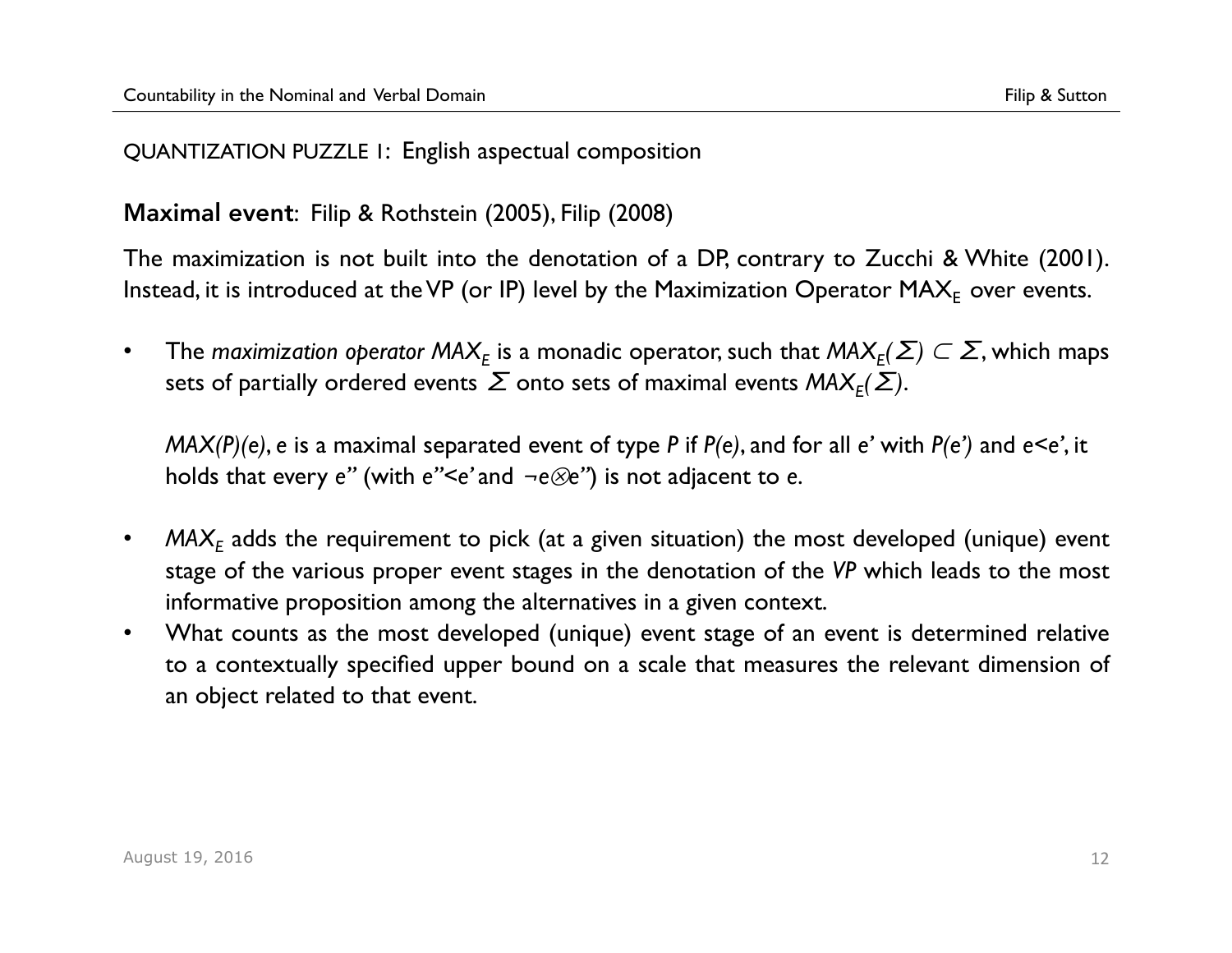#### John ate **at least three apples** in an hour / ?for an hour.

 $\langle a1, a2, a3, a4, a5, ..., a_N \rangle$ open scale of apples induced by the numerical phrase ↕ *at least three apples* (Gazdar 1979, Levinson 1984) object-event structure preserving mappings ('incrementality') Krifka-Dowty thesis ↕  $\leq$ el, e2, **e3**, e4, e5, ...,  $e_N$  > open scale of eating event stages involving at least three apples (Landman 1998; 1992, 2008)  $\downarrow$ <br> $MAX_F$ ↓  $((((e_1) e_2) e_3) e_4) e_5)$  e<sub>3</sub> ) e<sub>4</sub>) e<sub>5</sub> maximal event stage in a given situation

Landman (2008): If e<sub>1</sub> and e<sub>2</sub> are events and e<sub>1</sub> is a **stage** of e<sub>2</sub> (e<sub>1</sub>  $\leq$  e<sub>2</sub>) then: *'Part of'*:  $e_1 \le e_2$ ,  $e_1$  is part of  $e_2$  (and hence  $\tau(e_1) \subseteq \tau(e_2)$ ). *Cross-temporal identity*: e<sub>1</sub> and e<sub>2</sub> share the same essence: they count intuitively as the same event or process at different times. *Kineisis*:  $e_1$  and  $e_2$  are qualitatively distinguishable,  $e_1$  is an earlier version of  $e_2$ ,  $e_1$  grows into  $e_2$ .

- The maximal event represents a new entity in the domain of events, instead of being merely a (maximal) sum of events.
- If  $e_i$  falls under  $MAX_F(P)$ , then it cannot have a proper part  $e_{i,I}$  that also falls under the same  $MAX<sub>F</sub>(P)$ , given that  $MAX<sub>F</sub>$  picks out the maximal unique event at a given situation out of a set of events that satisfy the property described by P. But this means that  $MAX_F(P)$  is quantized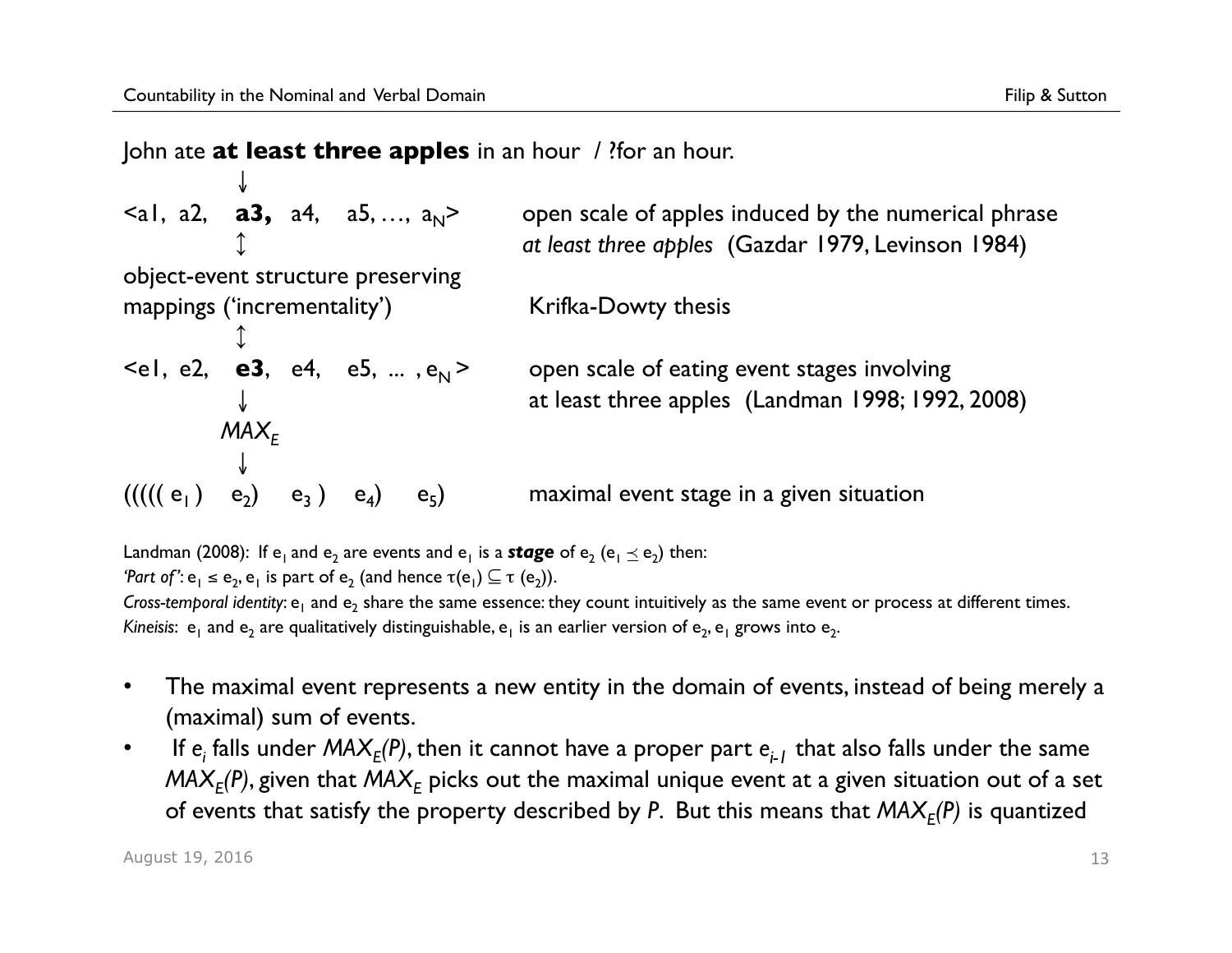- General theoretical background (independently motivated):
	- event semantics with lattice structures (Krifka 1986, 1992, 1998);
	- stage relation, used for the analysis of the PROG aspect (Landman 1992, 2008)
	- grammar of measurement (Krifka 1989, Schwarzschild 2002);
	- scalar semantics: scalar implicature (Gazdar 1979, Horn 1972), generally taken to be of pragmatic nature and related to Grice's first *Submaxim of Quantity* (Grice 1967/75).
- Specific assumptions:
	- Object-event mappings obtain between the part structure (lattice structure) of events and a part structure of a SCALE with respect to which events in the denotation of maximal predicates count as single maximal events in the relevant context.
	- The relevant scale can be introduced by (among others):
		- Incremental Theme argument: *eat at least three / most / some apples*
		- for α-time measure adverbials: *walk for an hour*
		- path measure phrases: *walk three miles*
		- paths implied by Goal-PPs: *walk to the store*
	- Consequently, object-event mappings are entailed by incremental verbs, as in Krifka (1986, 1992a) and Dowty (1989, 1991), but also they may be an entailment or implicature associated with certain grammatical constructions (Filip 1993/99).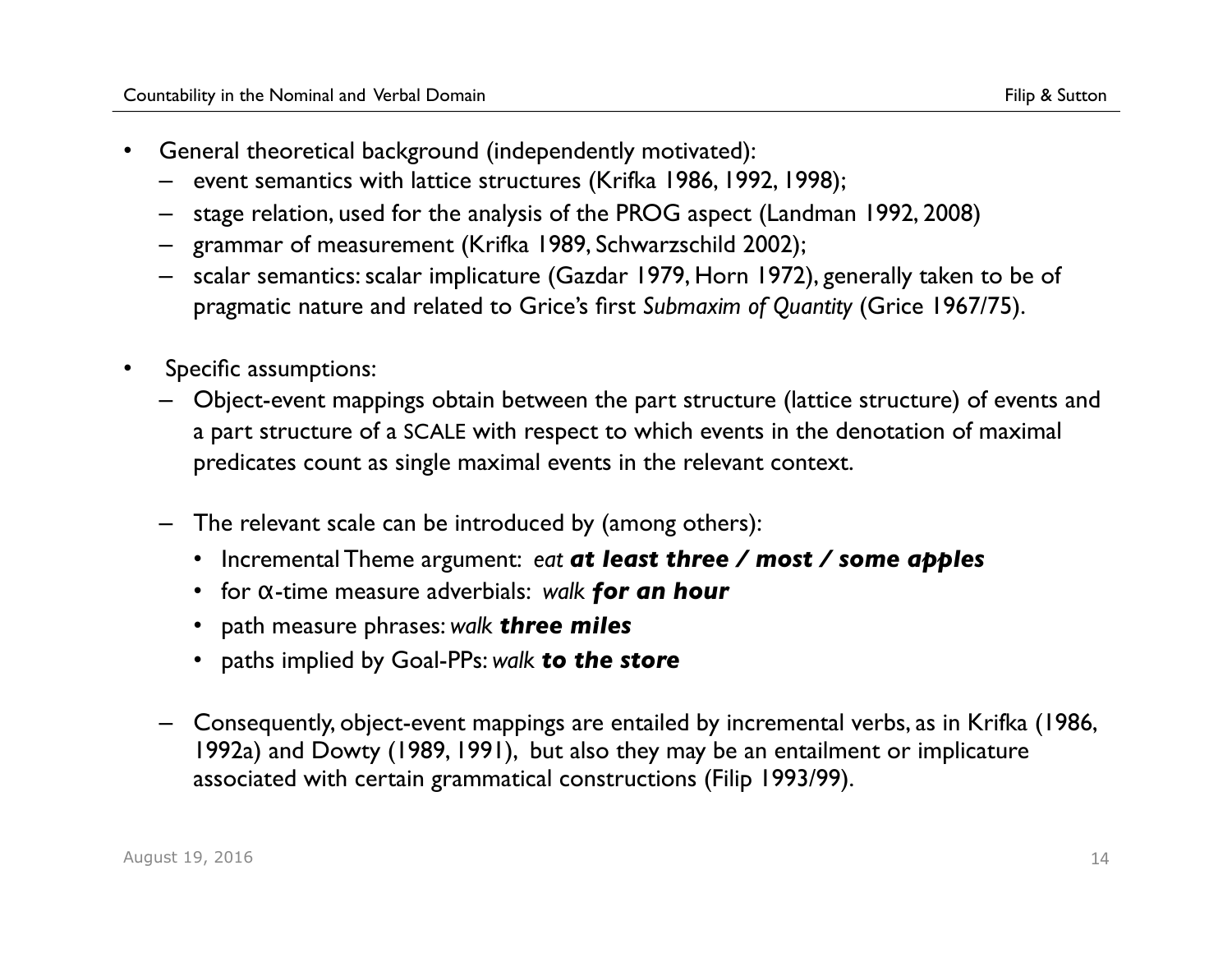#### QUANTIZATION PUZZLE 2: Slavic aspectual composition

- Krifka's (1986, 1992a and elsewhere):
	- PFV aspect presupposes that the verbal P is QUANTIZED: λPλe[P(e) ∧ QUANT(P)]
	- PFV aspect uniformly enforces a quantized, and therefore definite interpretation of the bare mass and plural Incremental Theme argument in its scope.
- Problem:
	- Perfective verbs do not uniformly express quantized predicates (Filip 1992, 2000)
	- Consequently, perfective verbs do not uniformly enforce the quantized and definite interpretation of their bare mass and plural Incremental Theme arguments (Filip 2005a,b)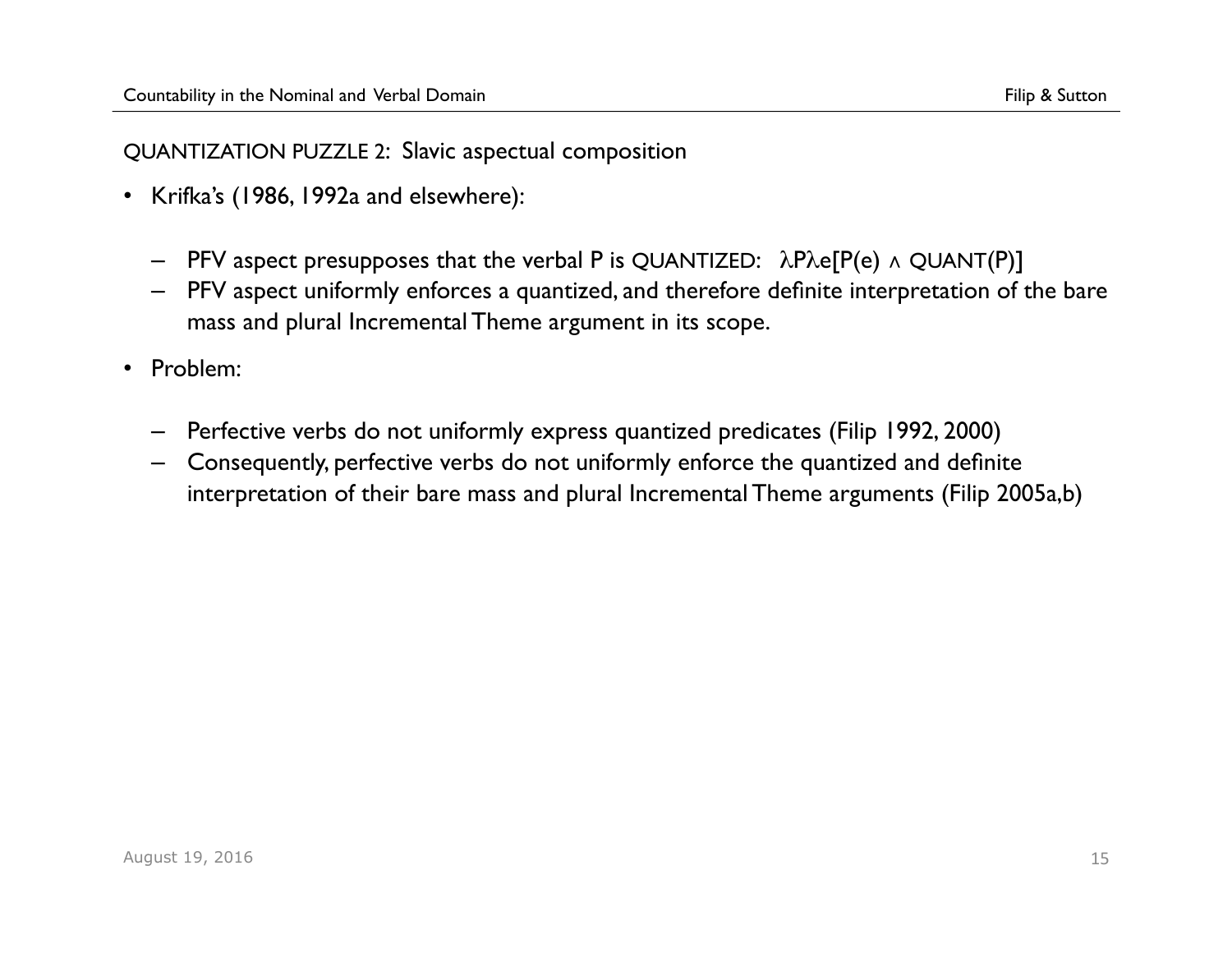• Perfective verbs do not uniformly enforce the quantized and definite interpretation of their bare mass and plural Incremental Theme arguments (Filip 2005a,b)

Russian

Quantized and definite interpretation of bare mass Incremental Theme NP

|  |                                 | $(1)$ a. $\mathbf{V}$ -pil <sup>pFV</sup> konjačok. | b. $\mathbf{DO}$ -pil <sup>pFV</sup> konjačok. |                                            |
|--|---------------------------------|-----------------------------------------------------|------------------------------------------------|--------------------------------------------|
|  |                                 | <b>COMPL-drank.3SG brandy.DIM.SG.ACC</b>            |                                                | <b>TERM-drank.3SG</b> brandy.DIM.SG.ACC    |
|  | 'He drank up (all) the brandy.' |                                                     |                                                | 'He finished (drinking) (all) the brandy.' |

Cumulative and non-specific indefinite interpretation of bare mass Incremental Theme NP

- (2) a. **NA-**pilsjaPFV konjačka. b. **PO-**pilPFV konjačok/konjačka. 'He drank a lot of brandy.' 'He drank some/a little brandy.' 'He got drunk on brandy.'
	- **CM**-drank.3SG brandy.DIM.SG.GEN **ATN-**drank.3SG brandy.DIM.SG.ACC

 **COMPL**: completive; **TERM**: terminative; **CM**: cumulative; **ATN**: attenuative

(2a-b): Perfective verbs formed with prefixes that have vague measure or quantificational meanings present a parallel problem to that posed by count nouns like *fence* (see White and Zucchi 1996; Rothstein 2010):

- they fail to be quantized, because they have eventualities in their denotation that will have a proper part that can be described by the same perfective verb;
- they are cumulative, because they have events in their denotation whose sums can also be described by them.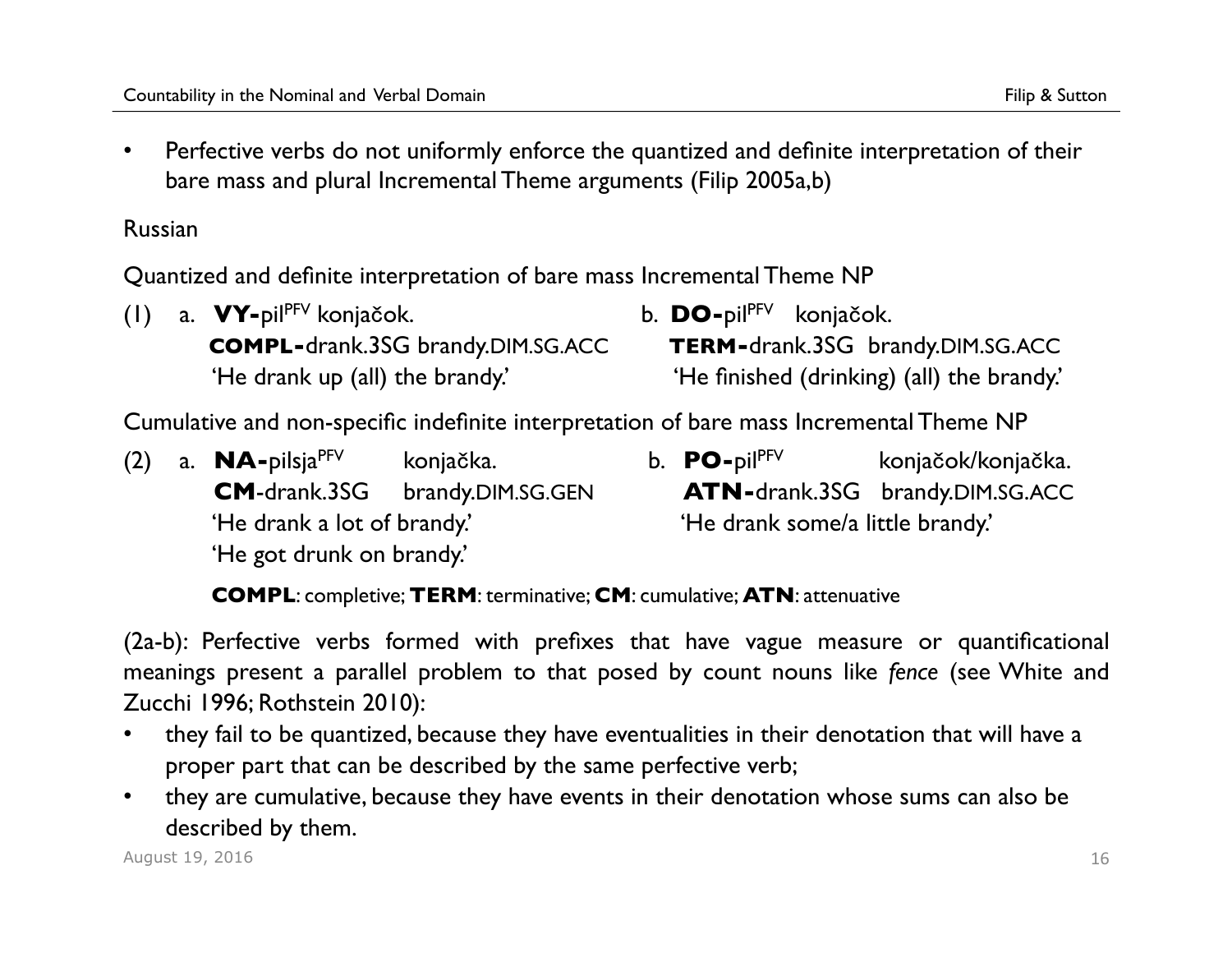- Prefixes with vague measure uses (Filip 1992, 2000, 2005a,b)
- (1) PREFIX $\mu \rightarrow \{\lambda x[\mu_C(x) = n_C]\}\wedge n_C r C_C$ *C*<sub>c</sub>: free variable over contextually determined standards of comparison
- $(2)$  a.  $PO_{ATN} \rightarrow \{ \lambda x[\mu_C(x) = n_C] \} \wedge n_C \leq C_C$ Presupposition:  $C_c$  is considered to be a low estimate.
	- b.  $NA_{CM} \rightarrow \{\lambda x[\mu_C(x) = n_C]\}\wedge n_C \geq C_C$

Presupposition:  $C_c$  is considered to be a high estimate.

[a.-b.: sums of x to the amount of some contextually specified number  $n_c$  such that there are  $n_c$  of contextually specified measure units  $\mu_c$  and  $n_c$  meets/exceeds (a) or meets/falls short of (b) the contextually specified standard of comparison  $C_c$ .]

• Slavic verbal prefixes, which are used to form perfective verbs, have a number of other quantity and weak quantificational uses, as well as distributive meanings and collective/ universal meanings.

In this respect, Slavic verbal prefixes have functions resembling adverbial quantifiers (Aquantifiers) expressed by verbal prefixes, preverbs and the like in American or Australian native languages (e.g., Warlpiri), see Filip (1992, 1996, 2005a).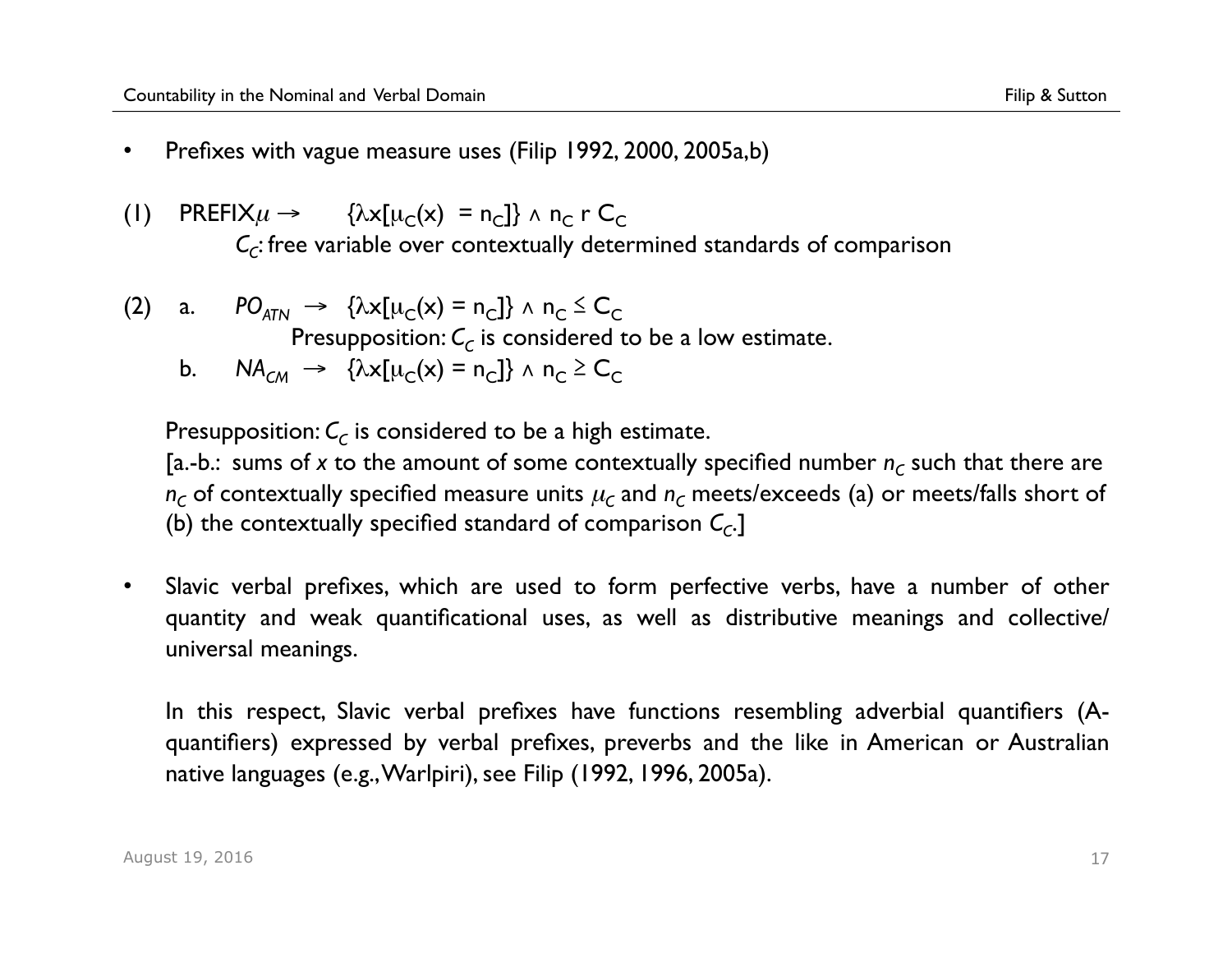# Slavic aspectual composition revised: Filip (1993/99, 2004)

Proposal: Homogeneous nominal predicates undergo a type shift from the predicative type *<e,t>* into the maximal (referentially specific) interpretation of the argumental type *e* via the σoperator, when they function as Incremental Theme arguments of perfective verbs, provided they are not in the scope of measure, quantificational or modal operators introduced in the same clause (Filip 2004).

- NO definiteness effect predicted weak indefinites (Russian)
- (1) a. **NA-**pilsjaPFV konjačka. b. **PO-**pilPFV konjačok/konjačka. **CM**-drank.3SG brandy.DIM.SG.GEN **ATN-**drank.3SG brandy.DIM.SG.ACC 'He drank a lot of brandy.' 'He drank some/a little brandy.' 'He got drunk on brandy.'
- Definiteness effect predicted (Czech)

(2) On **snĕdlPFV** kaši. he.nom ate porridge.sg.Acc 'He ate (up) (all) the porridge.' I.e., the whole quantity of porridge in the relevant situation. ⟦ *On sn*ĕ*dl kaši* ⟧ = {e | EAT(e) ∧ INC-TH(e, σx.PORRIDGE(x))} Filip 2005 σ*xPx* denotes the maximal element in the extension of *P*.

The sigma term 'σ' here has a semantic effect similar to that of the definite article *the* in English*.* Definite descriptions in English are analyzed in terms of σ-terms, which is motivated by the observation that *the* does not assert universality or anything about particular quantity, and therefore, it is not an expression of quantification (Krifka 1992b, Partee 1995, p.581).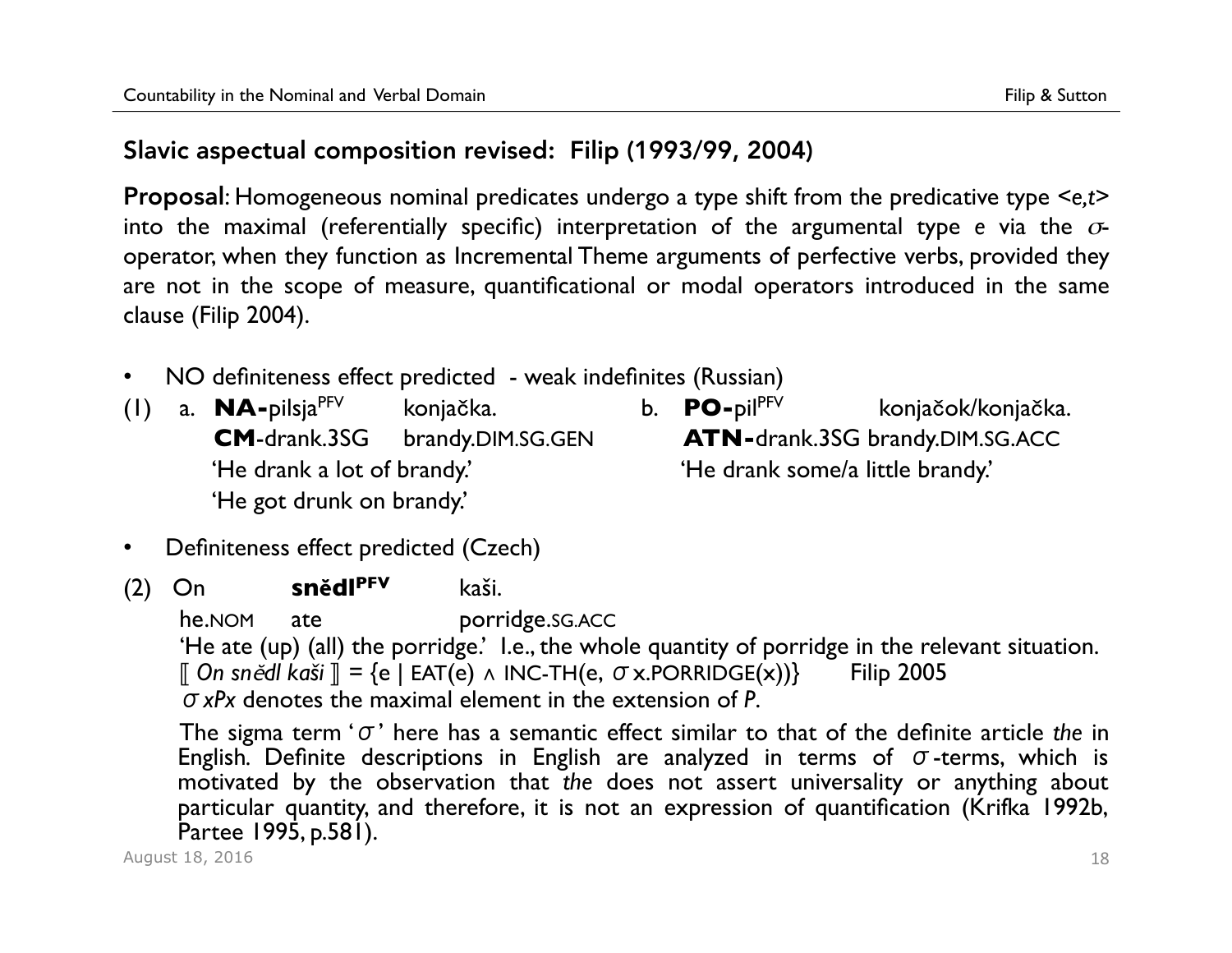Pragmatic motivation for the definiteness effect

Filip (1993/99, 1997): The definiteness effect follows from the semantics of perfectivity interacting the inherent lexical meaning of strictly incremental verbs and general pragmatic principles of interpretation:

- PFV restricts the denotation of verbs to sets of 'whole' events.
- PFV incremental verbs require that their Incremental Theme arguments denote entities all of whose parts are affected by events they describe.
- Making an assertion about all the parts of an individual presupposes that that individual be well demarcated.
- Bare mass and plural terms inherently denote unbounded entities. One way to make sense of the 'totality' requirement imposed by incremental PFV verbs is to interpret them as referring to some *specific* portion of stuff or some *specific* set of individuals in the relevant situation.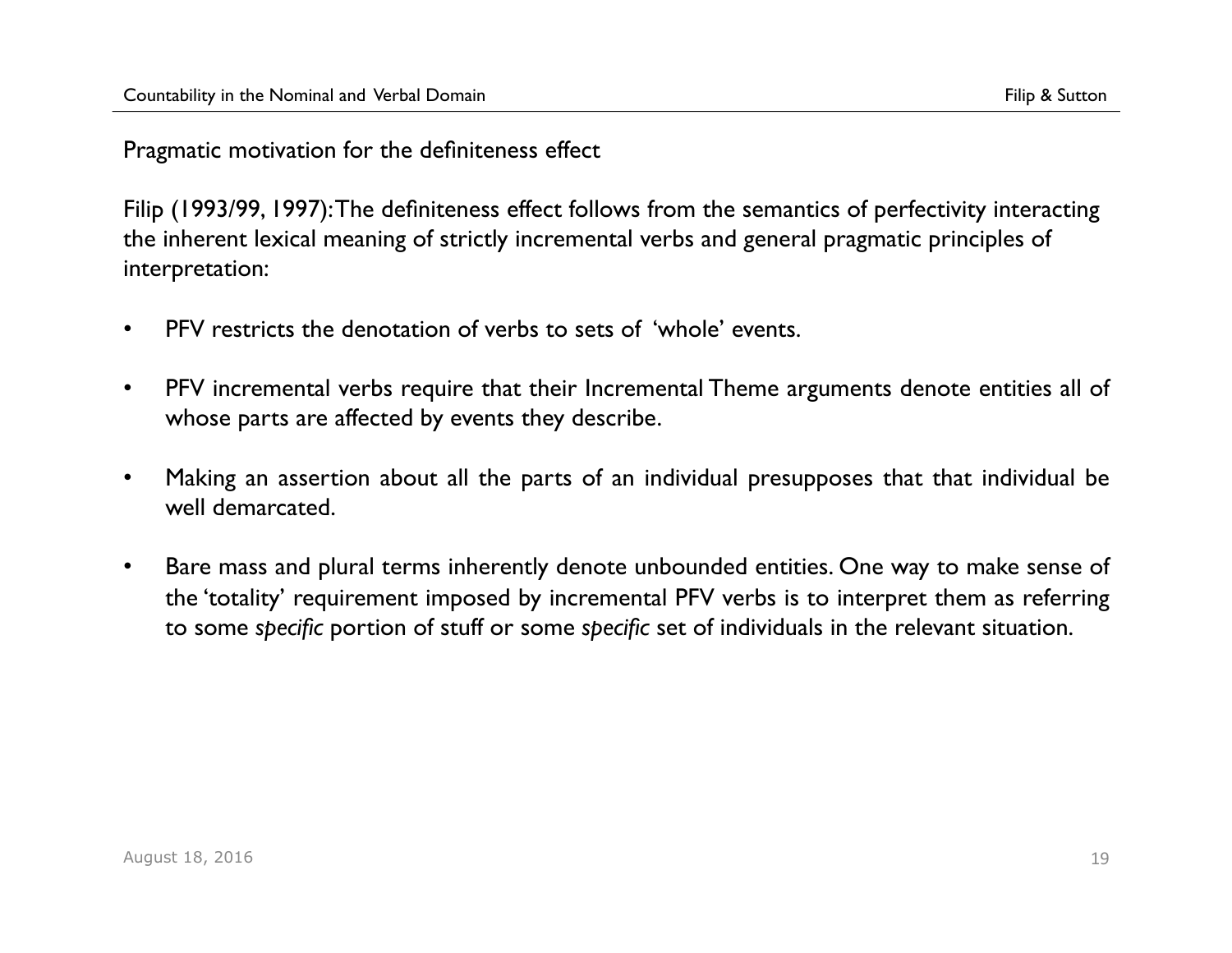Addendum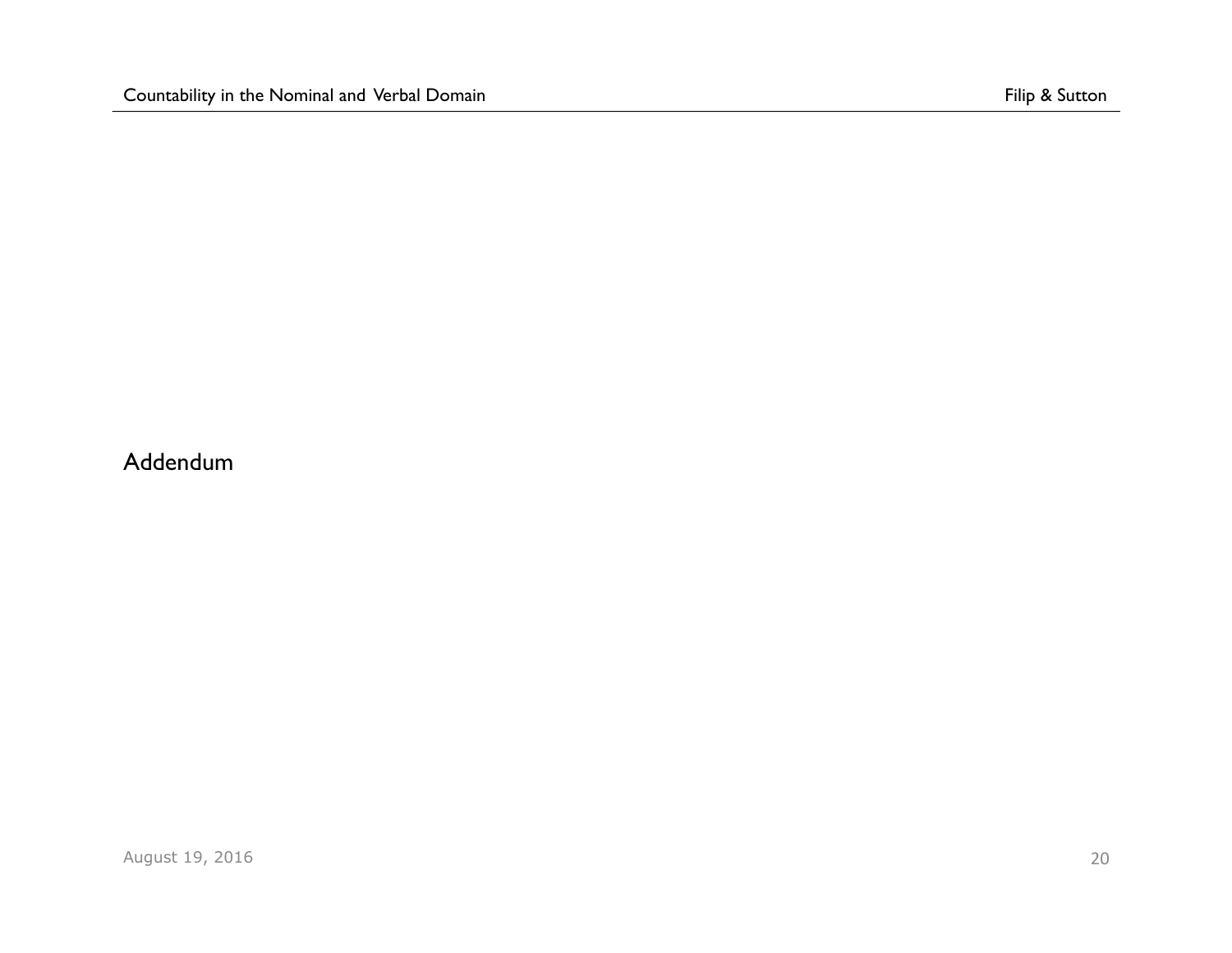- Flier (1985, p.50, 55) compares the use of the prefix *po-* in *poxodít'* 'a bit (a while's worth) of walking,' *posálit'* 'a bit of being mischievous,' *porubít'* 'a bit of chopping' to nominal measures like č*aška* č*aju* 'a cup of tea,' *kusok saxaru/saxara* 'a piece of sugar,' *buxanka xleba* 'a loaf of bread.' Just like a cup can be filled with tea, so can a short stretch of time be filled with walking.
- Some examples of prefixes with uses related to vague measurement:

| ATTENUATIVE: PO-prideržat <sup>*</sup> |                                             | 'to hold on to lightly'                  |
|----------------------------------------|---------------------------------------------|------------------------------------------|
|                                        | PRI-glušit <sup><sup>p</sup> radio</sup>    | 'to turn down the radio a little'        |
|                                        | POD-mërznut <sup>'</sup>                    | 'to freeze slightly'                     |
|                                        | $POD$ -gnit <sup><math>P</math></sup>       | 'to rot slightly', 'to begin to rot'     |
|                                        | $NAD$ -lomit <sup><math>P</math></sup>      | 'to break partly', 'to crack'            |
| DELIMITATIVE: PO-kurit <sup>7P</sup>   |                                             | 'to smoke for a while'                   |
|                                        | PERDURATIVE: PRO-spat <sup>"</sup> vsju noč | 'to sleep through the whole night'       |
| SATURATIVE: NA-kurit'sja <sup>P</sup>  |                                             | 'to smoke one's fill'                    |
|                                        | $ZA$ -govorit'sja $P$                       | 'to get carried away by a conversation', |
|                                        |                                             | 'to rave', 'to ramble'                   |

The Aktionsart labels and examples are taken from Isačenko (1962 p.394, 408-412) and Forsyth (1970, p.21).

Traditional Russian grammar studies: Agrell (1908), Isačenko (1960:385-418, 1962), also Maslov (1959), Forsyth (1970), Bondarko (1995), Comrie (1976 and references cited therein), Paducheva (1996), and many others.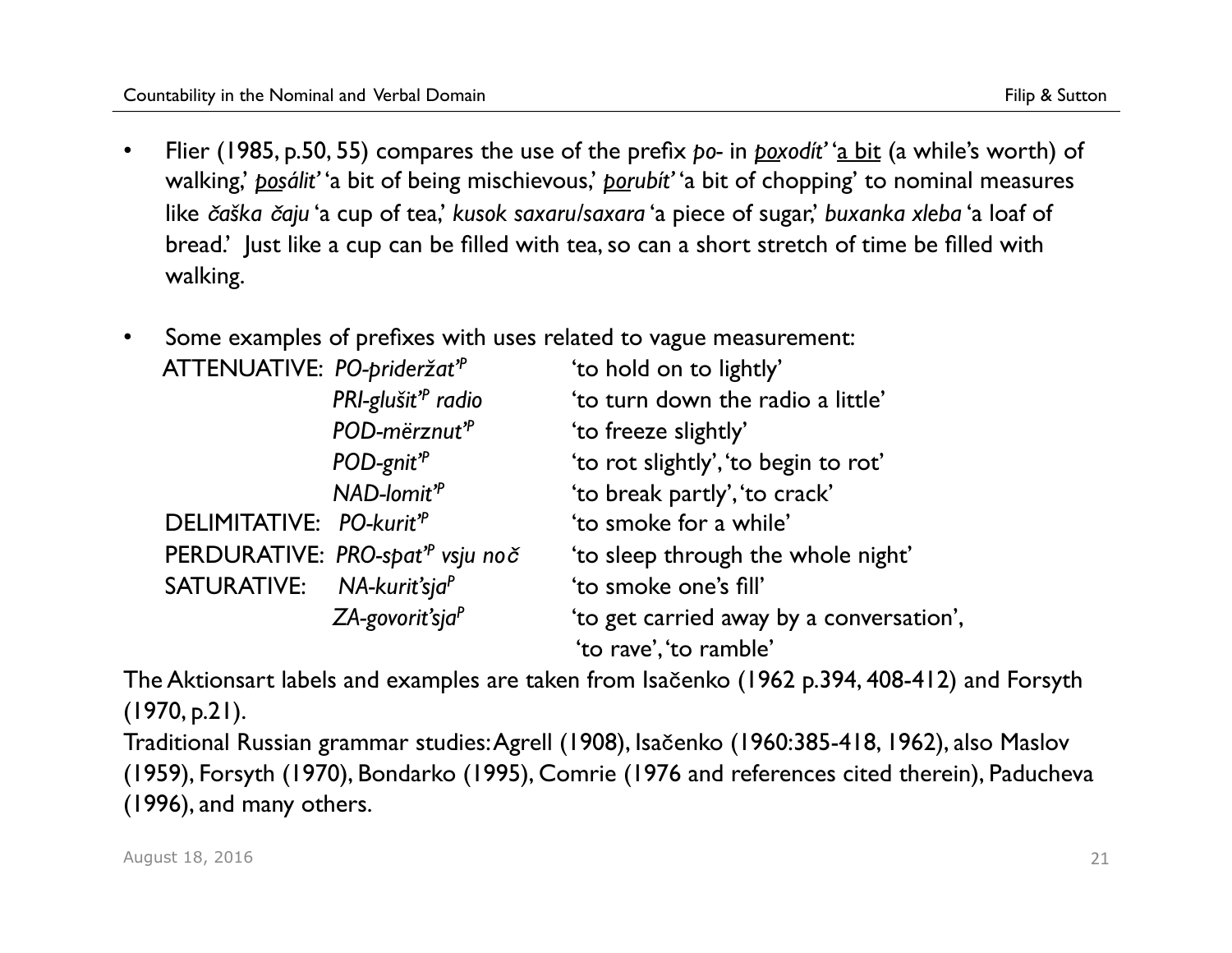## **Filip 1993/99: Incremental event type and scales**

- Incrementality (structure-preserving object-event mappings) is entailed by certain verbs, as in Krifka's (1986, 1992a) and Dowty's (1989, 1991) theories, but it is also an entailment or implicature associated with certain grammatical constructions.
- INCREMENTAL EVENT TYPE CONSTRUCTION: A part of its meaning is characterized by the homomorphism between the lattice structure (part-whole structure) associated with a SCALE (tracking the development of the described event) and the lattice structure associated with the denotation of its event argument.
- UNIFICATION-BASED APPROACH: verbal predicate and an Incremental Theme NP each provide partial information about a single linguistic object, a telic verbal predicate. The apparent "flow" of information in one direction (from the NP to the verbal predicate in English and from the verbal predicate to the NP in Slavic languages) is due to the imbalance in the encoding of the relevant telicity constraints in the surface structure.
- Emphasis on the role of context, world knowledge, cognitive and pragmatic principles of interpretation in determining the suitable incremental mapping.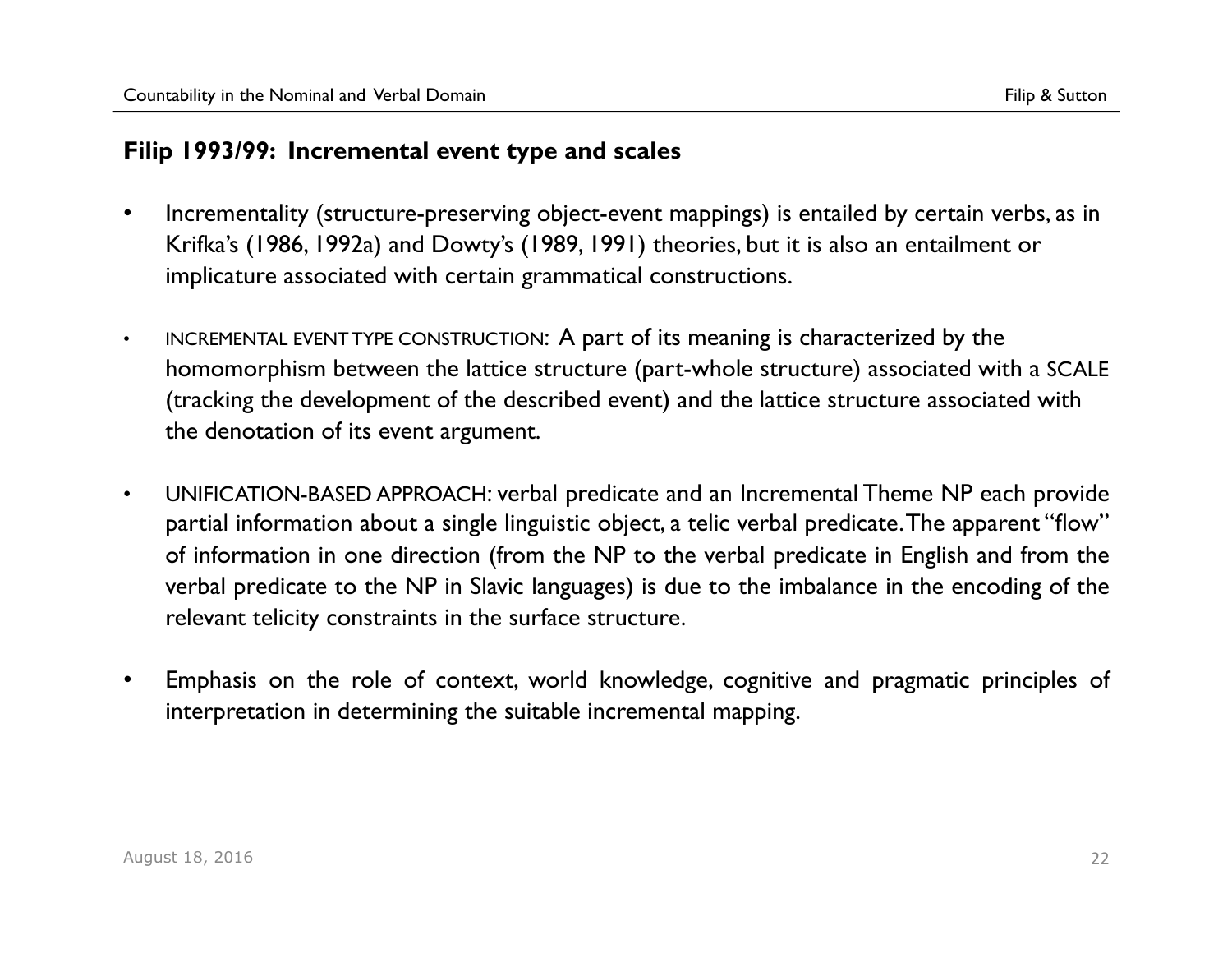## **Telicity "by precedence and adjacency" - Krifka (1998)**

- Extension of the original theory of telicity "by sums and parts" (Krifka, 1986/89, 1992a) for aspectual composition to predicates that express changes or "movements" in a variety of domains.**1** Three main types distinguished:
- (1) *Movement in physical space, delimited by a measure function or by source and goal* Mary drove eight hundred miles / from New York to Chicago (in two days).
- (2) *Movement in quality space* Mary heated the water by 40 degrees / from 30° to 70° (in an hour).
- (3) *Movement in quality space with explicit or implicit resultant state* Mary whipped the cream stiff (in an hour). Mary baked the lobster (in an hour).
- A uniform representation in terms of an incremental 'motion' along a GENERALIZED PATH STRUCTURE: i.e., convex, linear element in connectedness structures, defined by the properties of precedence and adjacency, in addition to the part relation and the sum operation.
- The incremental participant is here the Path and the structure-preserving mappings (homomorphism, incremental relations) are defined between its parts and the part structure associated with their eventuality argument.
- Syntactically, paths are expressed differently from ordinary Incremental Themes, are often implicit or partially specified (e.g. one end point may be specified by a Goal-*PP* like *to Chicago*.)

**I** Inspiration: The analysis of motion predicates describing motion of Themes in a physical space provides a basis for the modeling of changes in other domains (see the Localist Theory, Gruber 1965, and its offshoots in Conceptual Semantics, Jackendoff 1991, 1996).